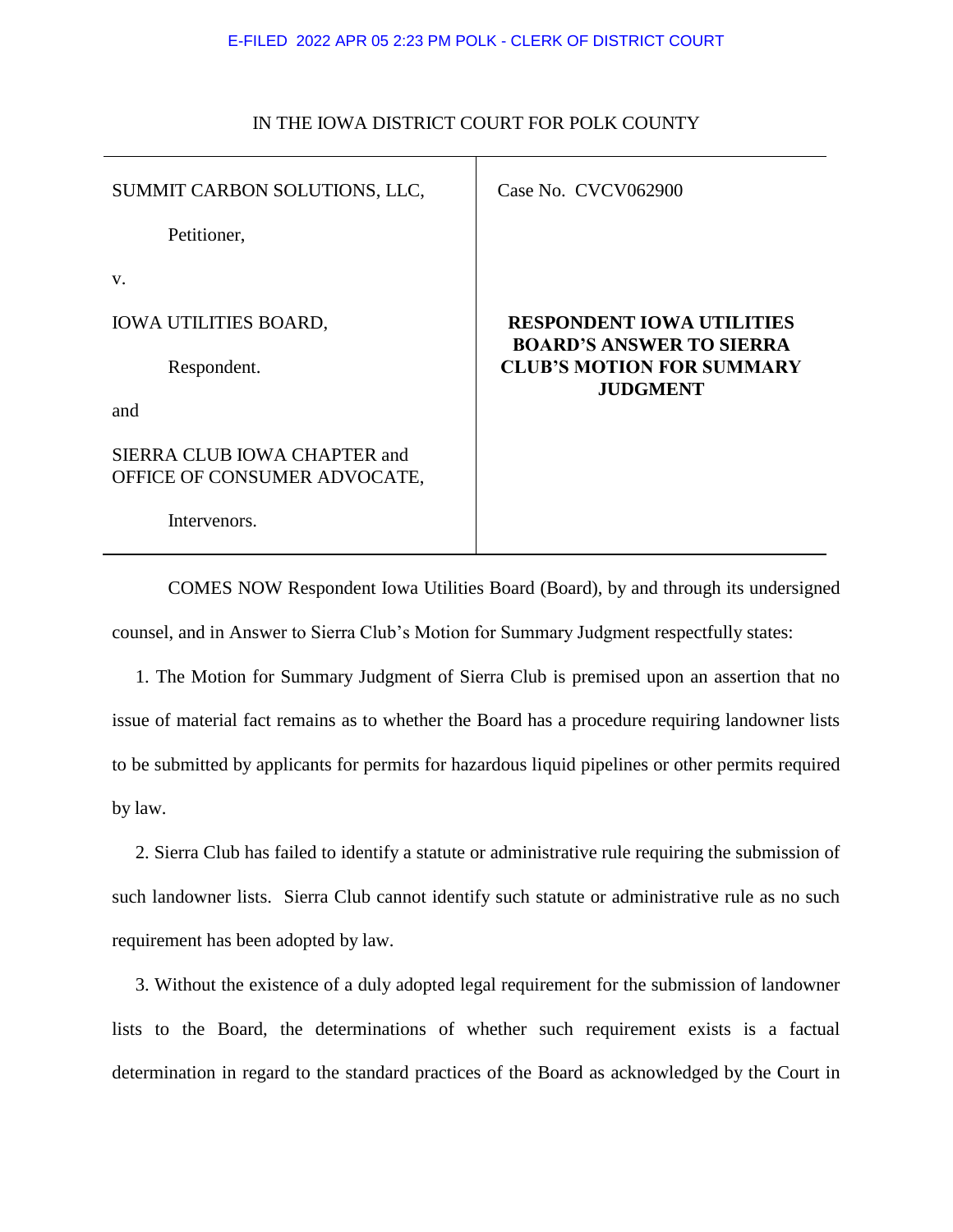### E-FILED 2022 APR 05 2:23 PM POLK - CLERK OF DISTRICT COURT

the Order Granting Motion for Temporary Injunction issued February 11, 2022 and admitted by Sierra Club in the Motion for Summary Judgment filed March 21, 2022.

 4. Pursuant to the approved Trial Scheduling and Discovery Plan, the parties to this proceeding have until April 24, 2022 to serve discovery in this matter.

 5. The Interrogatories thus far propounded by Sierra Club, the answer to which are provided as the sole basis for summary judgement, relate to dockets for which landowner lists were submitted. Information has neither been requested by nor provided to any party relating to dockets for which landowner lists were neither requested nor provided.

 6. The Board asserts that a review of electric transmission line, natural gas pipeline, and hazardous liquid pipeline dockets will show, as supported by the affidavit filed with this Answer, that landowner information was not routinely requested by the Board prior to June of 2019 or after December of 2021 and that such information was not requested in all dockets during the period of June of 2019 to December of 2021.

 7. As the deadline to make such requests has not yet passed, the opportunity for a complete record to present to the Court has not yet occurred.

 8. Pursuant to the trial scheduling order, a motion for summary judgement must be filed prior to April 8, 2022, To the extent the Motion for Summary Judgement is required to be filed prior to the completion of discovery, the Board requests that hearing on the Motion for Summary Judgement be set for a date following the completion of discovery in this case and the parties be allowed to supplement their responses thereto as appropriate based upon the discovery propounded and responded to herein.

 9. A genuine issue of material fact remains as to whether the Board has a procedure of requesting landowner information from petitioners for franchises and permits.

2